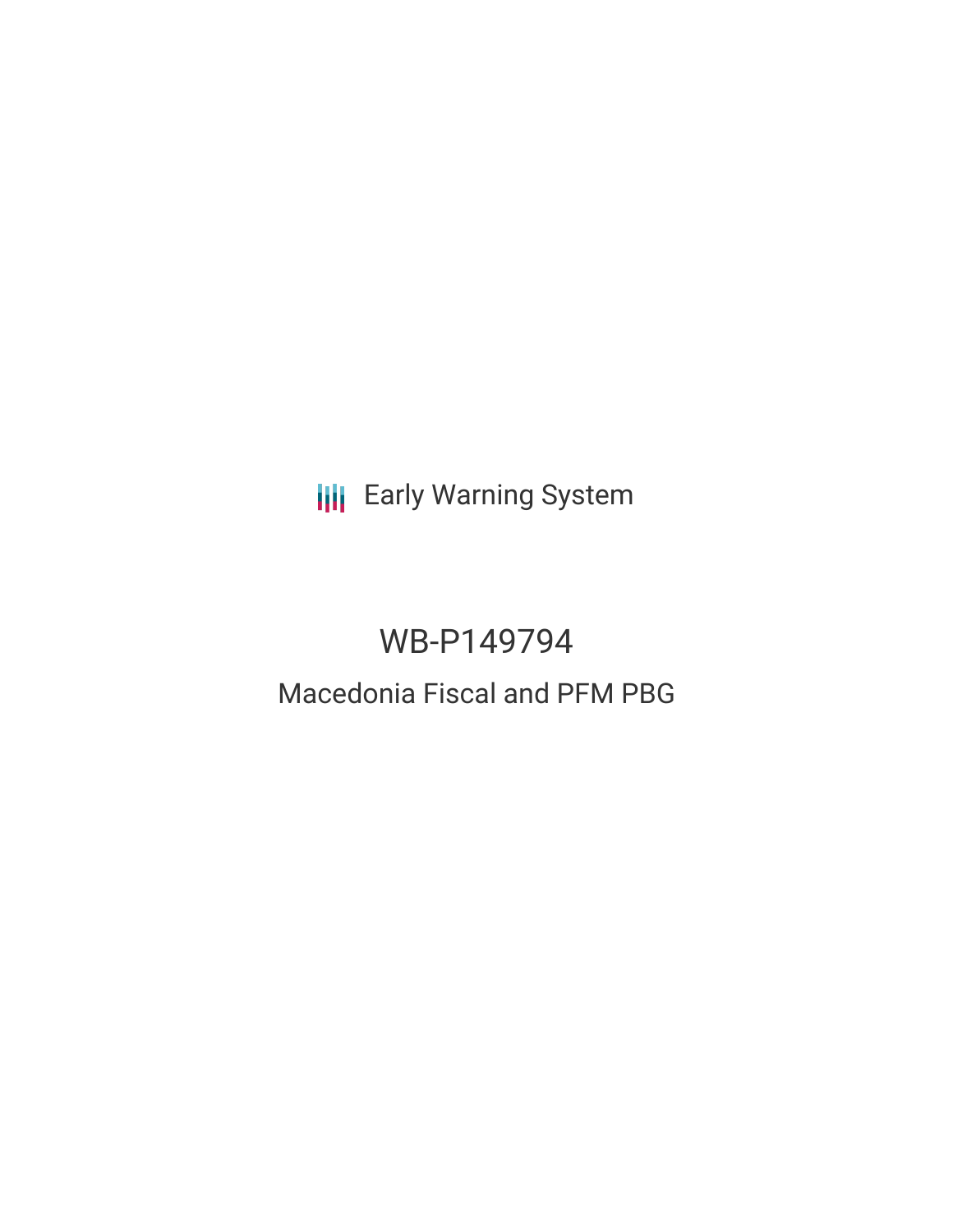

## **Quick Facts**

| <b>Countries</b>               | Macedonia                   |
|--------------------------------|-----------------------------|
| <b>Financial Institutions</b>  | World Bank (WB)             |
| <b>Status</b>                  | Proposed                    |
| <b>Bank Risk Rating</b>        | U                           |
| <b>Borrower</b>                | <b>FYR Macedonia</b>        |
| <b>Sectors</b>                 | Finance, Law and Government |
| <b>Investment Type(s)</b>      | Loan                        |
| <b>Investment Amount (USD)</b> | \$70.00 million             |
| <b>Project Cost (USD)</b>      | \$70.00 million             |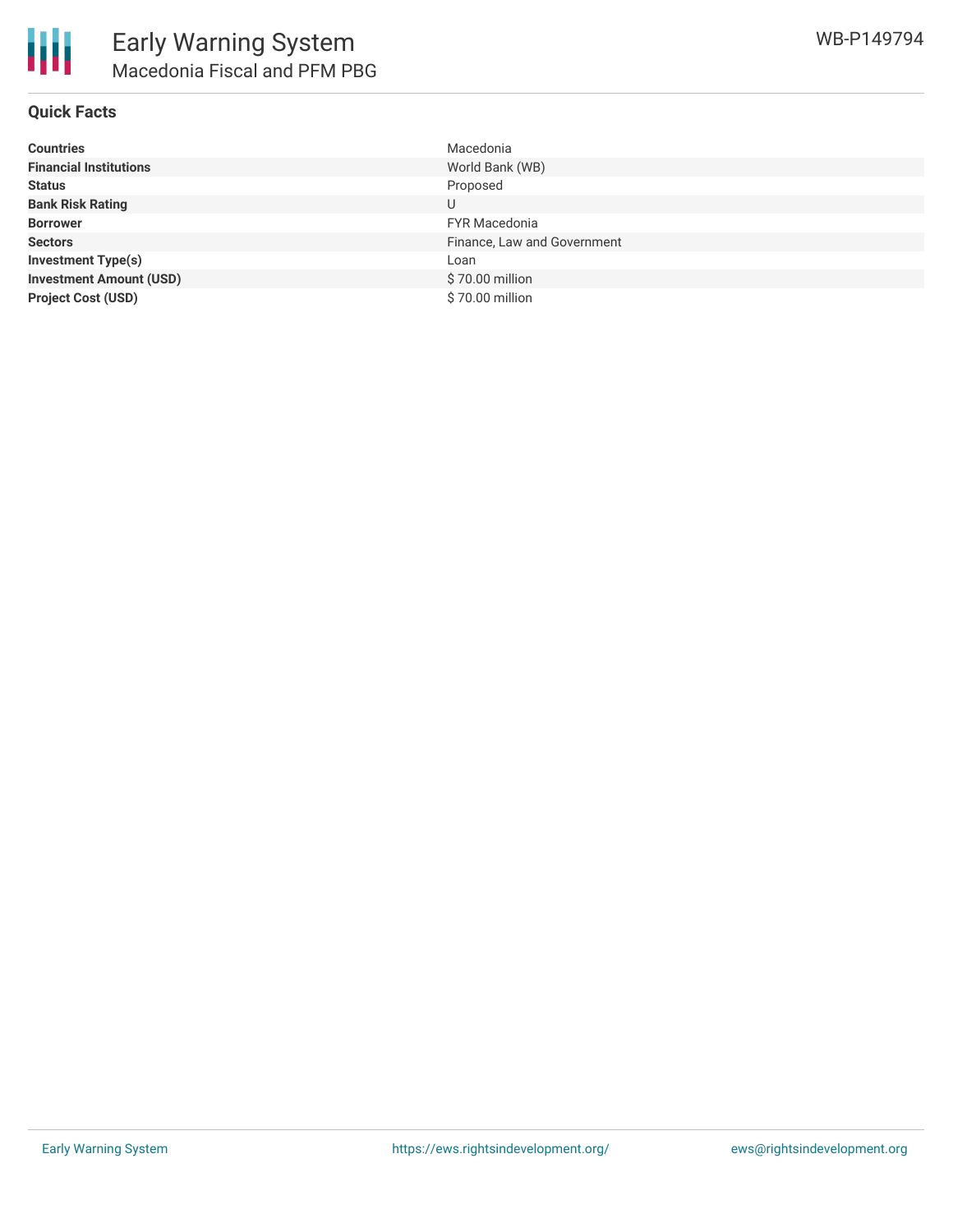

## **Project Description**

According to Bank documents, the objective of the program is to support policy reforms that aim to improve (i) public finance efficiency and (ii) private sector competition. These reforms substantiate the government Fiscal Strategy 2019-2021 by helping the authorities design fiscal measures that will not only achieve the debt stabilizing levels but ensure the social protection of the vulnerable. It also strengthens the market competition and reduces the cost of doing business.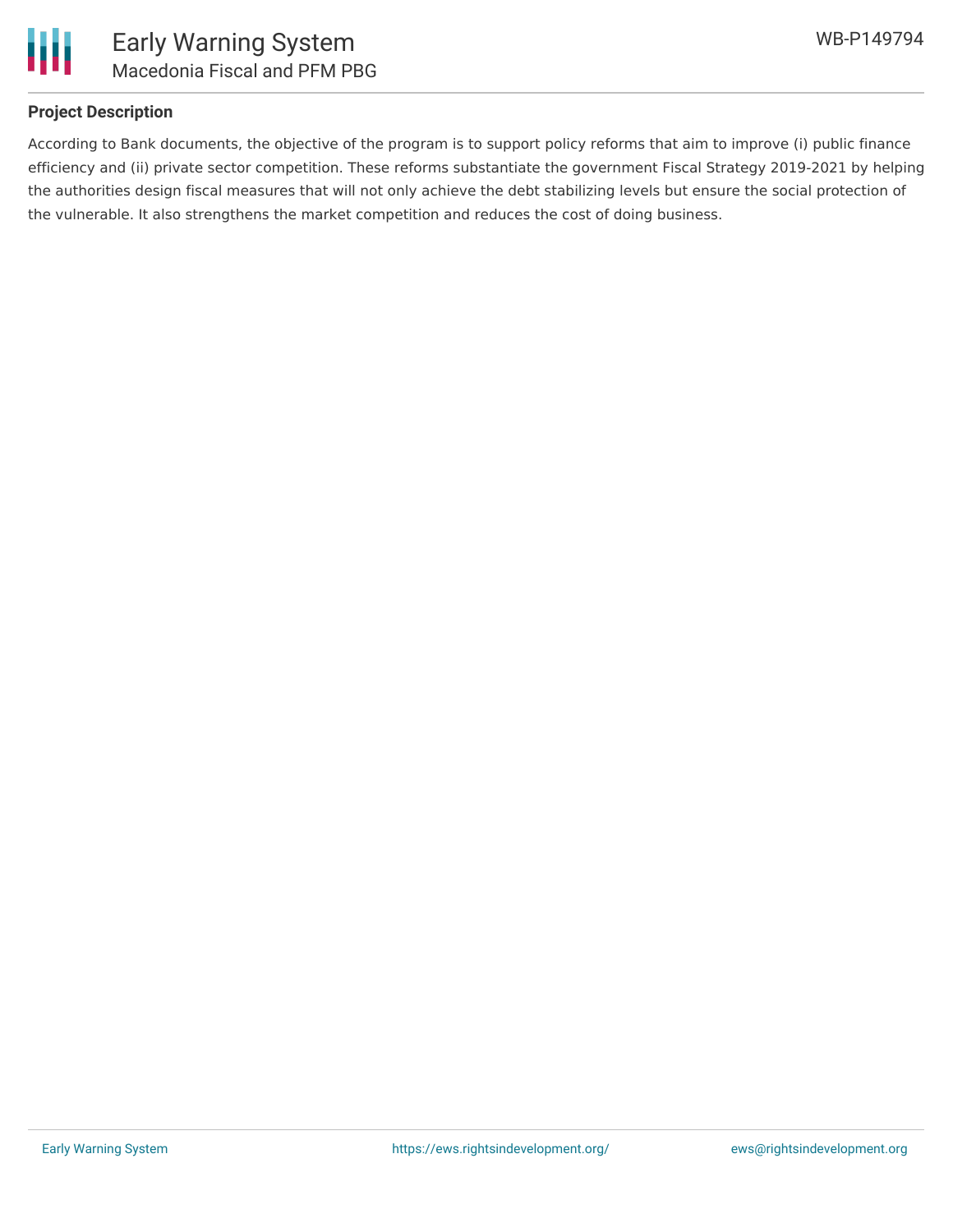#### **Investment Description**

World Bank (WB)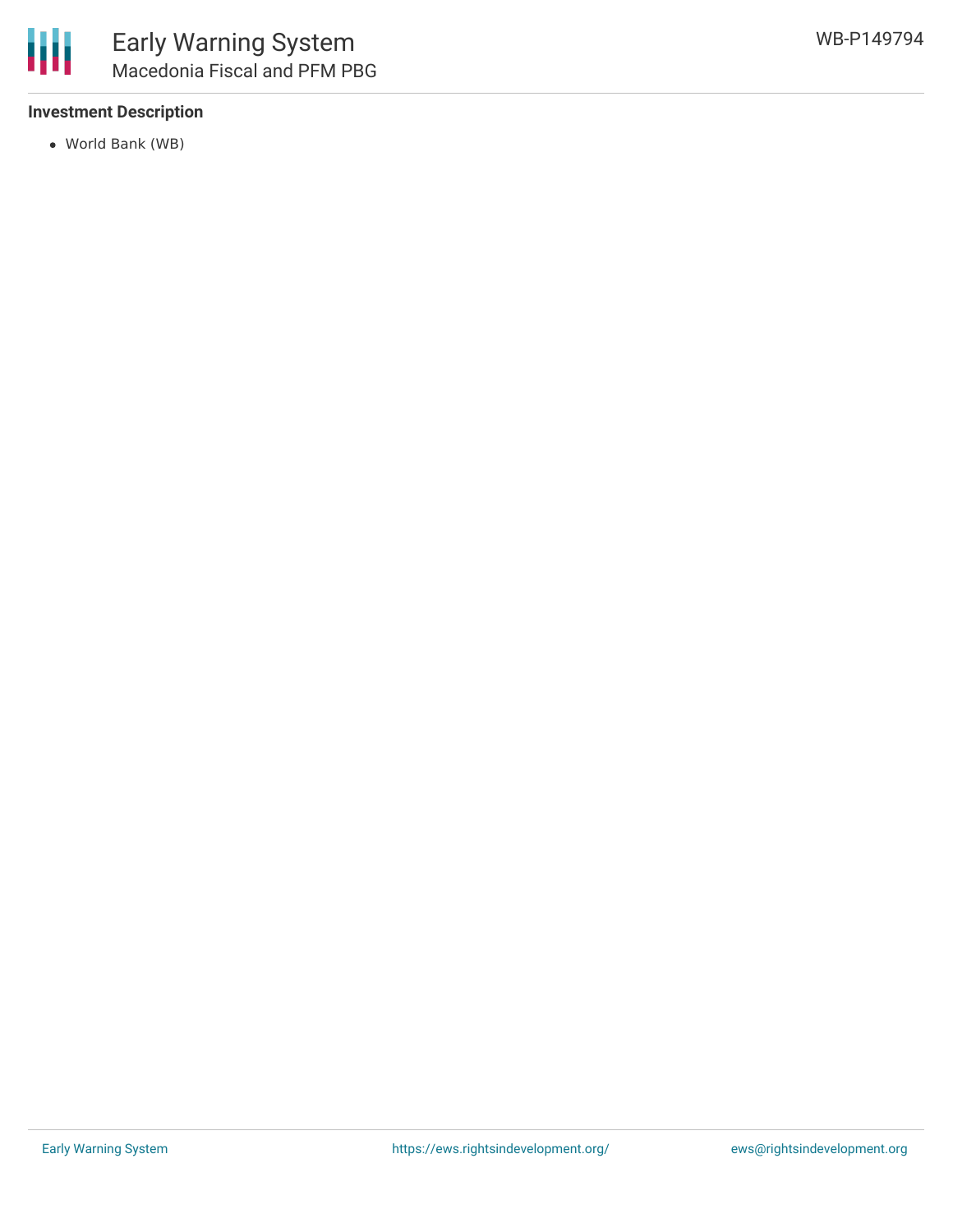

## **Contact Information**

Project Contact: Sanja Madzarevic Sujster Senior Economist, World Bank Telephone No.: (1) 202 8484 808 Email Address: [smadzarevic@worldbank.org](mailto:smadzarevic@worldbank.org)

Borrower/Client: Mr Dragan Tevdovski Minister of Finance Telephone No.: (389) 2 3255-300 Email Address: [finance@finance.gov.mk](mailto:finance@finance.gov.mk)

Implementing Agency: Ministry of Finance Mr Rilind Kabashi, State Secretary Tel: (389) 2 3255-300 Email Address: rilind.kabashi@finance.gov.m